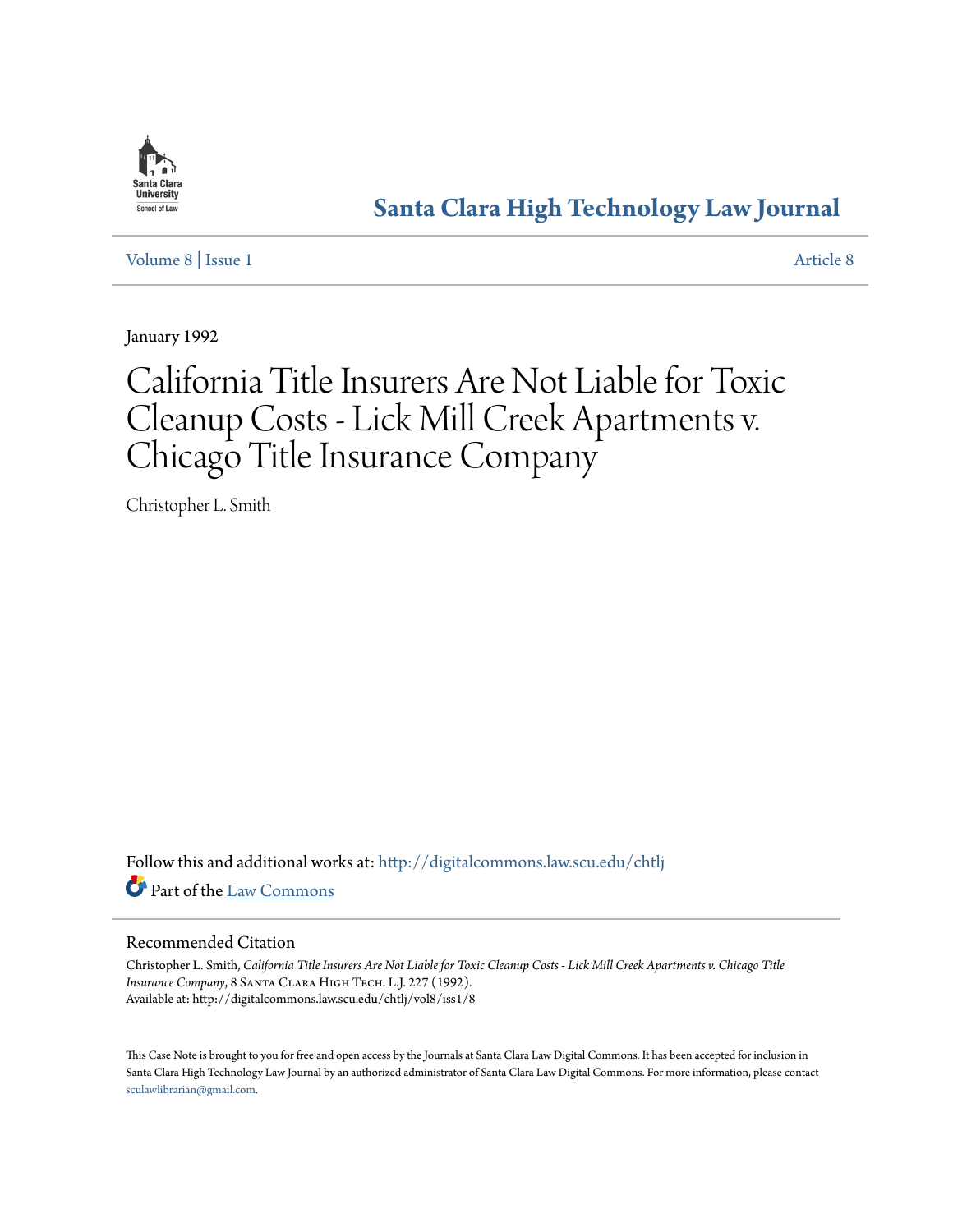# **CALIFORNIA TITLE INSURERS ARE NOT LIABLE FOR TOXIC CLEANUP COSTS**

*Lick Mill Creek Apartments v. Chicago Title Insurance Company,* **231** Cal. **App. 3d** 1654, **283** Cal. Rptr. **231** (Cal. Ct. **App.** 6th Dist. **1991).**

Christopher L. Smith<sup>†</sup>

#### **INTRODUCTION**

On June **17, 1991,** the California Court of Appeals for the Sixth District issued its opinion that the standard American Land Title Insurance Association **(ALTA)** policy does not provide coverage for the costs of removing hazardous substances from insured property.1 The court followed precedent set **by** other jurisdictions that had already considered this issue.<sup>2</sup> Specifically, the court found that the insuring language of the policies in question was unambiguous and provided coverage for defects relating only to title, and not for the physical condition of the property.3 This ruling effectively bars California land owners from seeking compensation from their title insurers for environmental defects of their property in existence at the time of issuance of the title insurance policy.<sup>4</sup>

Copyright **@** 1992 by Christopher L. Smith.

t B.B.A. 1989, University of San Diego; Candidate J.D., 1992, Santa Clara University School of Law.

**<sup>1.</sup>** Lick Mill Creek Apartments v. Chicago Title Ins. Co., **231** Cal. App. 3d 1654 (Cal. Ct. App. 6th Dist. 1991), *review denied,* No. H006961 (Aug. **29,** 1991).

<sup>2.</sup> Chicago Title Ins. Co. v. Kumar, 506 N.E.2d 154 (Mass. App. Ct. 1987) (possibility that Massachusetts might attach a future lien as a result of hazardous materials that existed but were unknown at the time that the title insurance policy was issued, did not create a defect in title); South Shore Bank v. Stewart Title Guar. Co., 688 F. Supp. 803 **(D.** Mass. **1988),** *aff'd,* 867 F.2d 607 (Ist Cir. 1988) (mere possibility that the Connecticut Commissioner of Environmental Protection might place a lien upon insured property to secure the recovery of public funds used in the remediation of hazardous contamination, did not entitle the insured to recover under their title insurance policy).

*<sup>3.</sup> Lick Mill,* **231** Cal. App. 3d at 1665.

*<sup>4.</sup> Id.* at 1662. The court differentiated between marketability of title, which is covered by the title insurance policy, and the market value of the land which is not covered by the policy.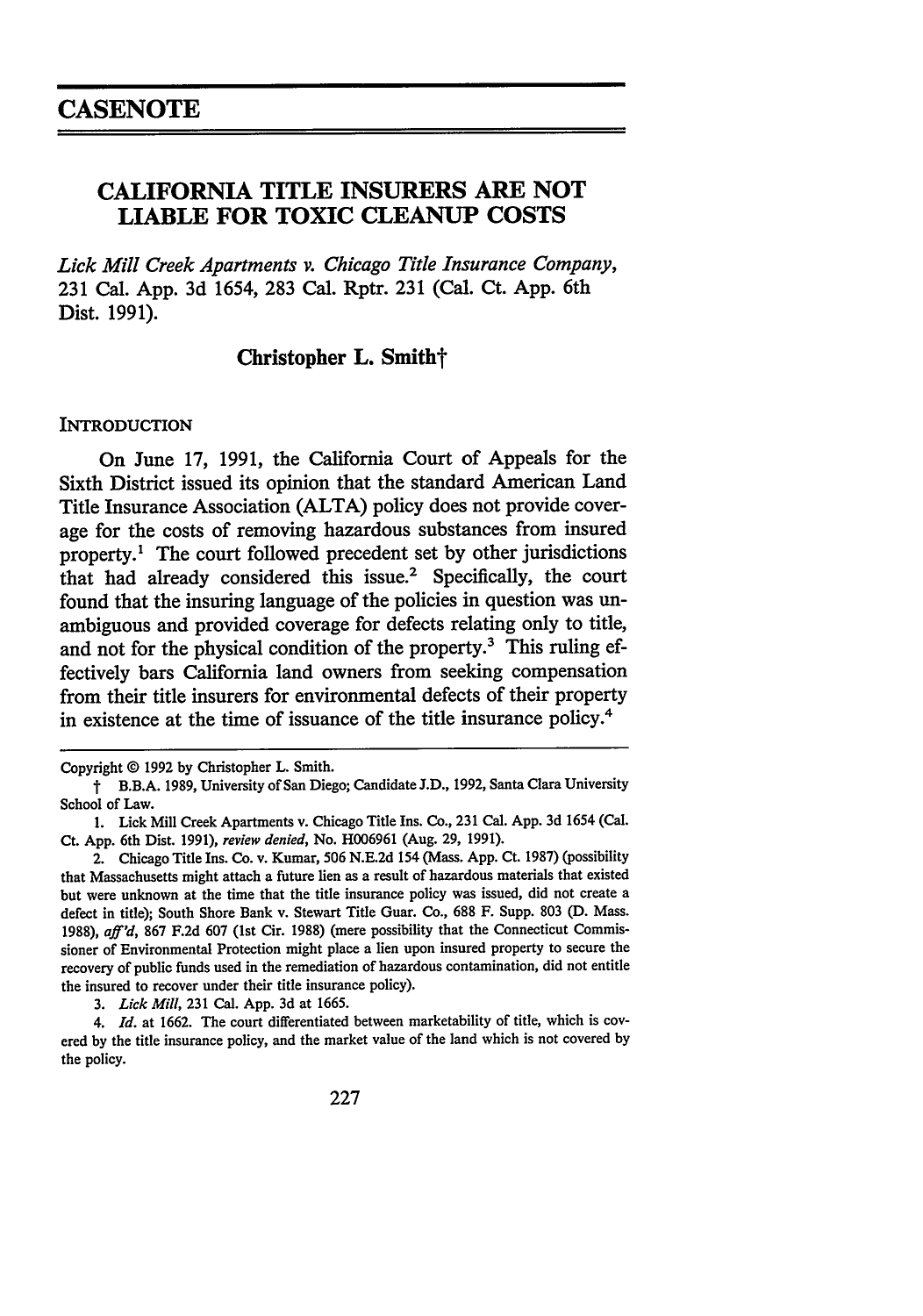It is significant to note that in this particular case there had apparently been no recordation of a lien for recovery of cleanup costs by any government agency or private party. Had a lien been recorded it would have constituted an encumbrance upon the title, and unless specifically excluded by the title insurance policy should have entitled plaintiff to recover for that defect in title. However, the recordation of a lien was a mere possibility that might encumber the title to the land at some point in the future. As of the date of issuance of the title insurance policies there had been no encumbrance upon the title, but rather a soil condition that might result in a decrease in the market value of the land.

Liability for toxic clean up, in this case, was imposed by operation of the Comprehensive Environmental Response, Compensation and Liability Act of 1980<sup>5</sup> and California's Hazardous Substance Account Act.<sup>6</sup> Liability is imposed upon "the owner or operator" of a property regardless of their participation, or lack thereof, in the release of hazardous substances.7 Because of the strict liability aspect of this legislation, landowners can inherit from previous owners of their realty the responsibility, as imposed by statute, of removing the hazardous substances present upon the land.

This casenote summarizes the findings of the Sixth District Court of Appeals' opinion regarding *Lick Mill Creek v. Chicago Title Insurance Company.* First, the factual background of the case is outlined. The court's conclusions regarding the language of the title insurance policies, marketability of title, and encumbrance upon title are then presented. A short conclusion follows.

# FACTS

The property, consisting of three connecting parcels, was covered by three separate policies of title insurance that had been issued by Chicago Title Insurance Company and First American Title Insurance Company.8 Lick Mill Creek Apartments and Prometheus Development Company, Inc.<sup>9</sup> had acquired the first parcel

**<sup>5.</sup>** 42 **U.S.C.** §§ 9601-9675 (1991) [hereinafter CERCLA].

<sup>6.</sup> The Hazardous Substance Account Act authorizes the state to oversee the cleanup of hazardous contamination. The act also establishes a fund to assist in paying for the costs associated with cleanup of the contamination. **CAL. HEALTH** & **SAFETY CODE** §§ 25300- 25382 (West 1992).

**<sup>7.</sup>** 42 **U.S.C.** § 9607(a) (1991).

**<sup>8.</sup>** Chicago Title Insurance Company and First American Title Insurance Company will be referred to as Defendant.

<sup>9.</sup> Lick Mill Creek Apartments and Prometheus Development will be referred to as Plaintiff.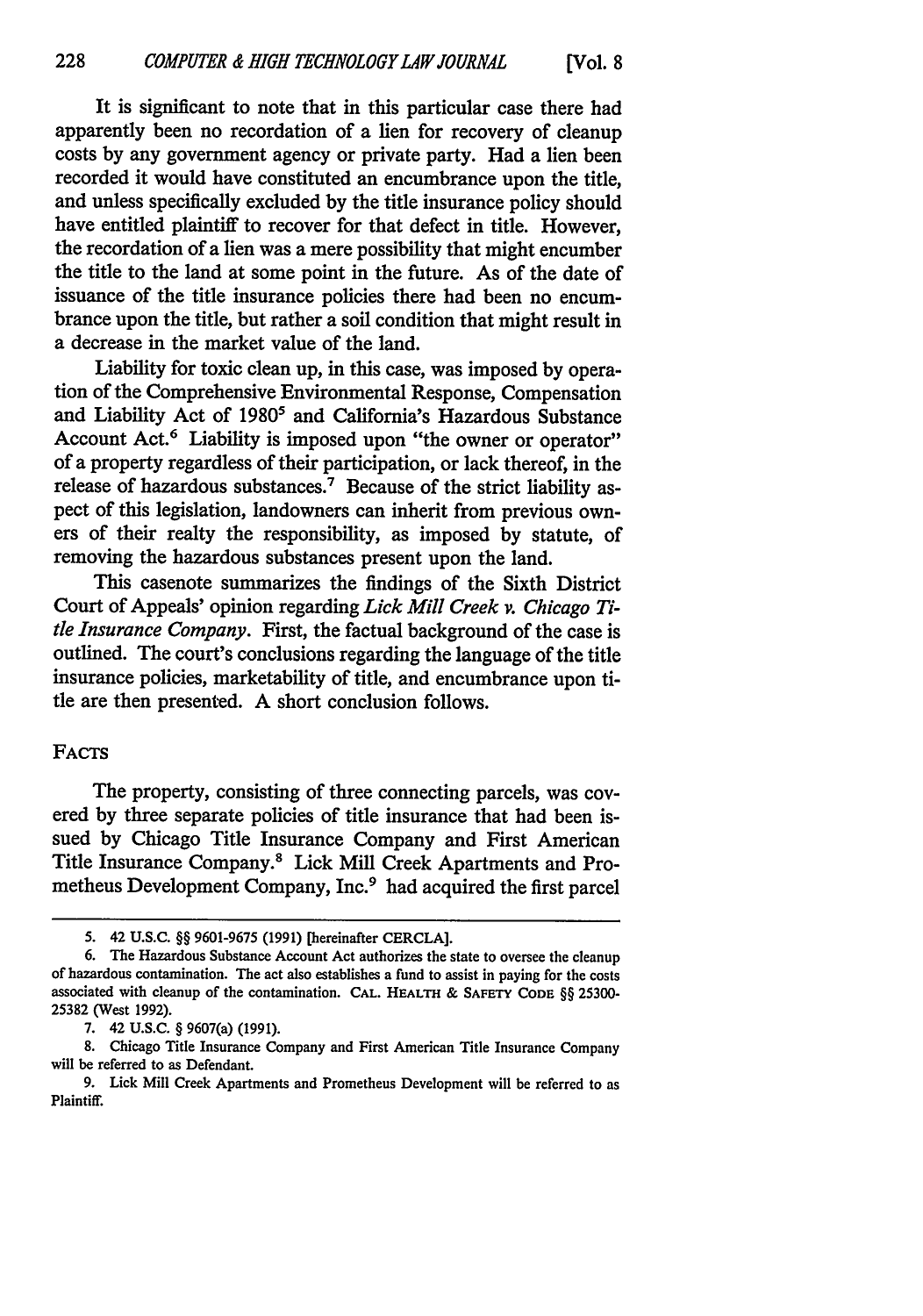of land in early October 1986. At that time, Defendant issued an American Land Title Insurance Association (ALTA) policy. The second and third parcels were later acquired by Plaintiff, and two additional ALTA policies were again acquired from Defendant. Defendant commissioned a survey and inspection of all three parcels of land prior to issuance of the insurance policies. The survey noted the presence of pipes, tanks, pumps, and other improvements upon the property. The California Department of Health Services, the Regional Water Quality Control Board, and the Santa Clara County Environmental Health Department each maintained records at the time that the title insurance policies were issued regarding the presence of hazardous contaminants upon the three sites. Defendant denied coverage under the title insurance policies. Plaintiff brought suit to recover costs incurred during the cleanup and remediation of the hazardous substances that were present upon the land insured by defendant.

Defendant generally demurred to the initial complaint and the trial court sustained the demurrer on the grounds that the title insurance policies, as issued by defendant, do not provide coverage for the expense incurred in remediation of the preexisting contamination present upon the subject land.

# THE TITLE **INSURANCE** POLICIES

Title insurance does not indemnify the insured against casualty losses. Rather, it indemnifies the owners of real or personal property, or the holders of liens or encumbrances against property, against the following: loss or damage suffered as a result of liens or encumbrances on, or defects in the title to the property; invalidity or unenforceability of any liens or encumbrances thereon; or incorrectness of searches relating to the title to real or personal property.10

General liability insurance is an entirely separate class of insurance which protects against loss resulting from liability for damage to property or property interests of others.<sup>11</sup> In fact, title insurers

**<sup>10.</sup> CAL.** INS. **CODE** § 104 (West 1992). The duration of a policy of title insurance is indefinite and there is a one-time premium charged. Title insurers, unlike casualty insurers, are in the business of risk elimination and not that of risk assumption. **CAL. INS. CODE** § 12340.1 (West 1992). *See generally* **JOHN** L. **HOSACK, CALIFORNIA TITLE INSURANCE** PRACTICE 1-31 (1980).

<sup>11.</sup> **CAL. INS. CODE** § 108 (West 1992). For a discussion by the California Supreme Court regarding the applicability of "liability" insurance policies to costs incurred under CERCLA, and other related state and federal laws, see AIU Insurance Co. v. Superior Court (FMC Corp.), 799 P.2d 1253 (Cal. 1990).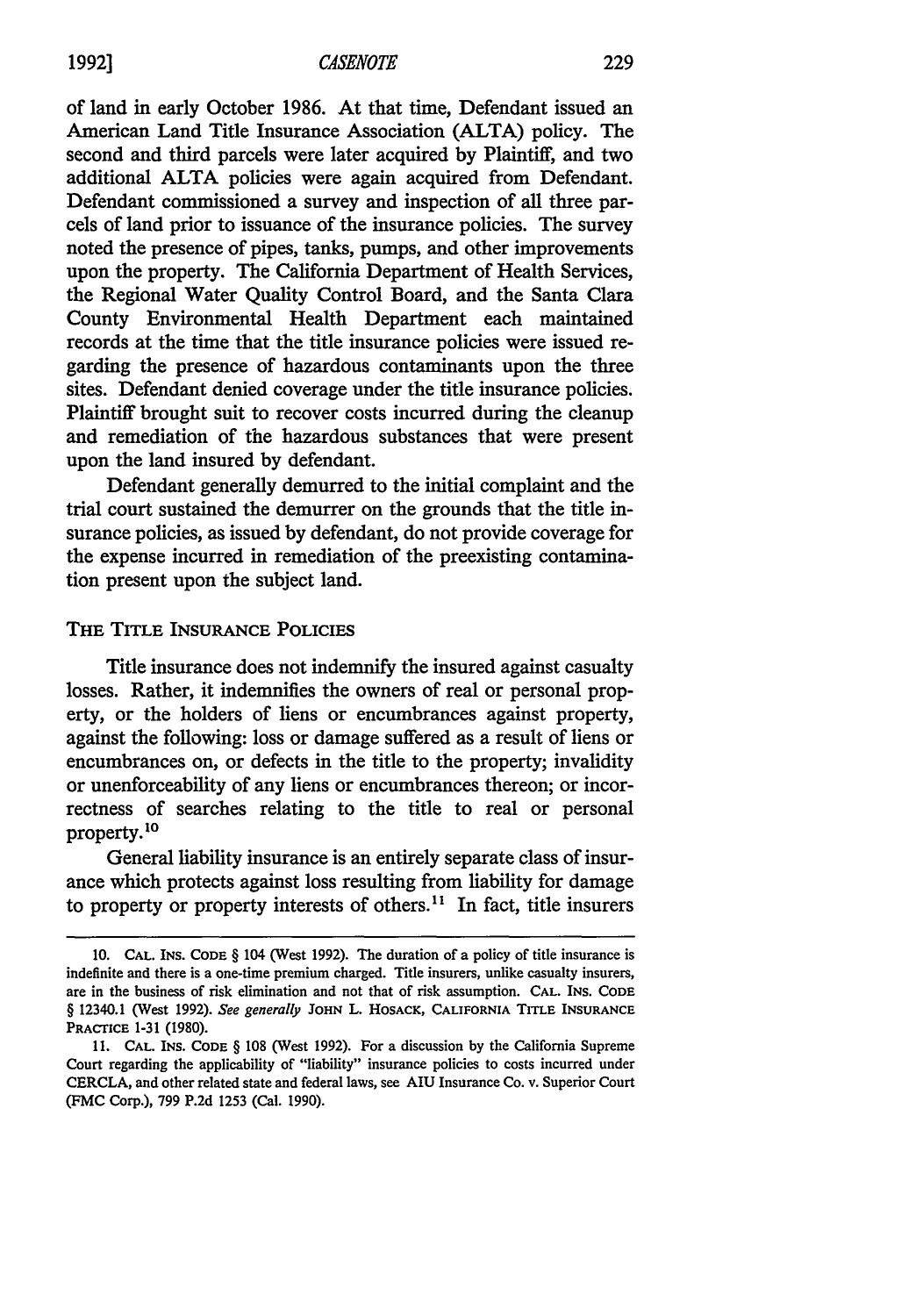are not granted the statutory authority to issue general liability insurance policies within the state of California.<sup>12</sup>

Despite the statutory barrier which prevents defendant from issuing insurance policies other than title insurance, the court did turn to the insuring language of the policies which defines the limitations of the coverage. The court also noted that the insuring clauses of the three **ALTA** policies were identical.<sup>13</sup>

### IMPAIRED MARKETABILITY

The first of plaintiff's contentions addressed **by** the court was that the presence of the hazardous substances impaired the marketability of the land. In responding to this assertion, the court referred to language from a California Supreme Court decision stating: "One can hold perfect title to land that is valueless; one can have marketable title to land while the land itself is unmarketable."14 The title insurance policy insured plaintiff against *unmarketability of title,* not against unmarketability of the land. Title to the property was not questioned, but was apparently vested in plaintiff. As the court noted,

"[plaintiff] appears to possess fee simple title to the property for whatever it may be worth; if [plaintiff] has been damaged **by** false representations **in** respect to the condition and value of the land, [plaintiff's] remedy would seem to be against others than the insurers of the title [plaintiff] acquired."<sup>15</sup>

The court's analysis on this issue is consistent with that of

**SUBJECT** TO THE **EXCLUSIONS** FROM COVERAGE, THE **EXCEP-TIONS** CONTAINED IN **SCHEDULE** B **AND** THE PROVISIONS OF **THE CONDITIONS AND STIPULATIONS HEREOF [the insurer] insures,** as of Date of Policy shown in Schedule **A,** against loss or damage, not exceeding the amount of insurance stated in Schedule **A,** and costs, attorneys' fees and expenses which the Company may become obligated to pay hereunder, sustained or incurred **by** the insured **by** reason **of:**

(1) Title to the estate or interest described in Schedule **A** being vested otherwise than as stated therein;

- (2) Any defect in or lien or encumbrance on such title;
- (3) Lack of a right of access to and from the land; or
- (4) Unmarketability of such title.

*Lick Mill,* 231 Cal. App. 3d at 1660.

<sup>12.</sup> **CAL.** INS. **CODE** § 12360 (West 1988) provides: "An insurer which anywhere in the United States transacts any class of insurance other than title insurance is not eligible for the issuance of a certificate of authority to transact title insurance in this State nor for the renewal thereof."

<sup>13.</sup> The insuring clauses of the three policies [hereinafter Clauses] in question read as **follows:**

<sup>14.</sup> Hocking v. Title Insurance **&** Trust Co., 234 P.2d 625, 629 (Cal. 1951).

*<sup>15.</sup> Lick Mill,* 231 Cal. App. **3d** at 1661 (citing to *Hocking,* 234 P.2d at 652).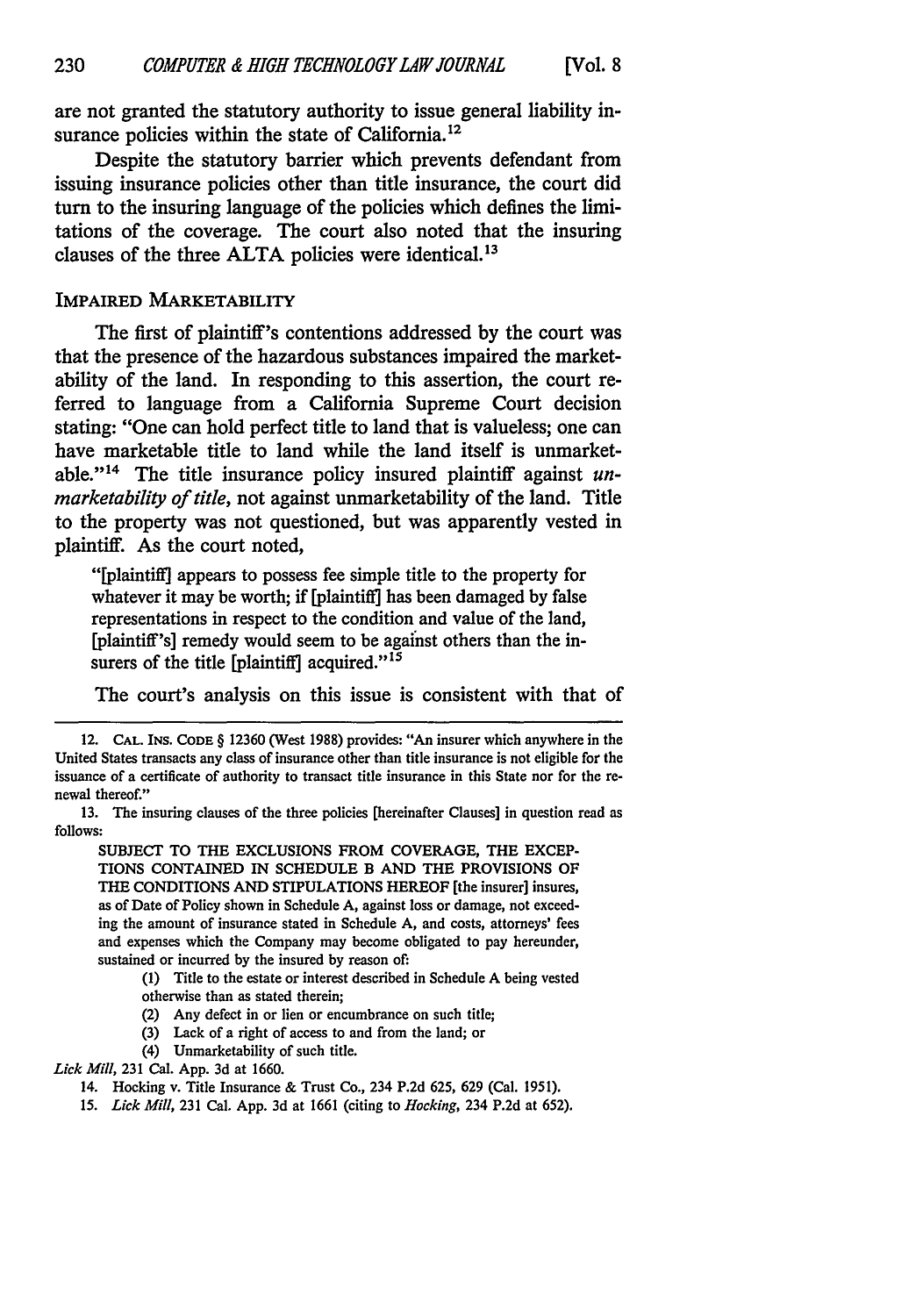other jurisdictions considering cases of a similar nature.<sup>16</sup> In a particularly influential case from another jurisdiction, *Chicago Title Insurance Company v. Kumar,* a distinction was drawn between a loss of economic marketability relating to soil conditions, and marketability of title relating to legally recognized incidents of ownership.<sup>17</sup>

An attempt was made **by** plaintiff to draw a distinction between *Kumar* and the present case. The landowner in *Kumar* had purchased a California Land Title Association **(CLTA)** policy as opposed to the **ALTA** policy which had been purchased **by** plaintiff. Plaintiff noted that the **ALTA** policy provided greater coverage for off-record risks and potential liens, and required a physical inspection of the insured property. However, this additional coverage extended only to matters affecting title. As the court noted, "marketability of title and the market value of the land itself are separate and distinct, plaintiffs cannot claim coverage for the property's physical condition  $\dots$ <sup>118</sup>

#### ENCUMBRANCE UPON TITLE

There is also a provision in plaintiff's policy which protects against "any defect in or lien or encumbrance on such title."<sup>19</sup> Plaintiff contended that although no lien had been recorded against the property at the time the title insurance policies were issued, the existence of contamination upon the property was sufficient to constitute an encumbrance upon title.<sup>20</sup> Plaintiff's broad interpretation

**18.** *Lick Mill,* **231** Cal. App. **3d** at 1662. The court also notes that plaintiff did not purchase an environmental protection endorsement (ALTA Form 8.1). *Id.* at 1662 n.2.

**19.** *See generally* Clauses, *supra* note **13.**

All costs and damages for which a person is liable to the United States under subsection (a) of this section (other than the owner or operator of a vessel under paragraph (1) of subsection (a) of this section) shall constitute a lien in favor of the United States upon all real property and rights to such property which-

- **(A)** belong to such person; and
- (B) are subject to or affected by a removal or remedial action.

Plaintiff reasoned that since a transfer of real property which is contaminated by hazardous substances carries the responsibility for payment of the associated cleanup costs, the liability of these costs would constitute an encumbrance upon title and should therefore be covered by the title insurance policies.

**<sup>16.</sup>** *See supra* note 2 and accompanying text.

**<sup>17.</sup>** Chicago Title Insur. Co. v. Kumar, 506 N.E.2d 154, **157** (Mass. App. Ct. 1987).

<sup>20.</sup> **CAL.** CIV. **CODE** § 1114 (West **1982)** defines encumbrance as "taxes, assessments, and all liens upon real property." 42 U.S.C. § 9607(a) (1991) and **CAL. HEALTH** & **SAFETY CODE** §§ 25323.5, 25363 (West 1992) provide that the owner of property can be held liable for the cleanup costs associated with a pre-existing contamination by hazardous substances. 42 U.S.C. § 9607(t)(1) (1992) provides for a lien to be recorded by the United States as follows: